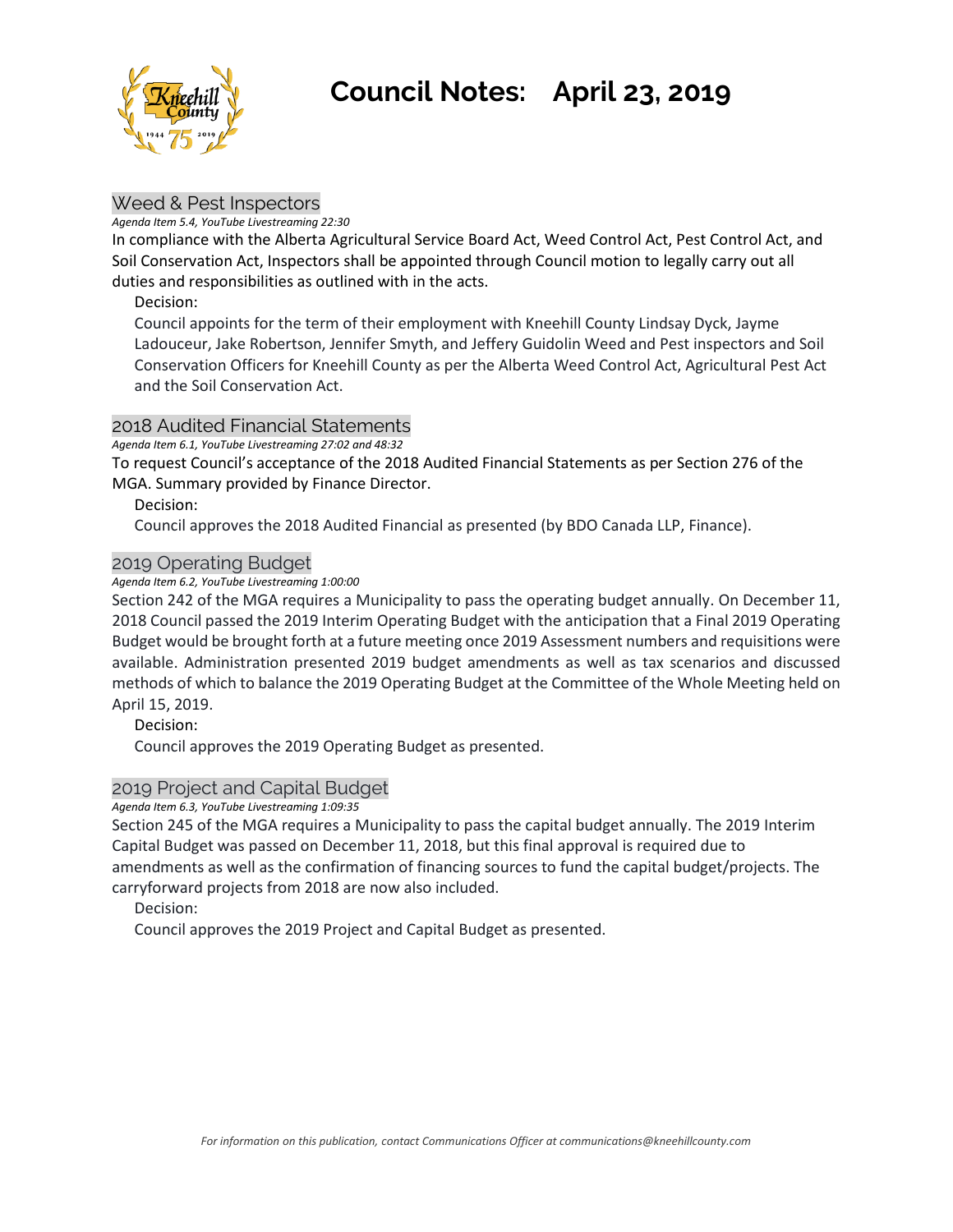#### Water Local Improvement Bylaw Amendments, Bylaws 1790, 1791, 1792 *Agenda Item 6.4, YouTube Livestreaming 1:31:43*

To apply the special benefitting tax levy of \$562.95 per year for 15 years, a water riser bylaw was written with a schedule of roll #'s affected. When new rolls #'s are assigned due to subdivisions these bylaws require amending to include the new roll # and to delete the old one. These amendments are required in order to give Administration the authority to transfer the local improvement charge to the correct parcel for the 2019 tax year. (Pertains to Selkirk, Gamble, Grainger-Hesketh areas.)

Decision:

Council approves all three readings of Bylaws 1790, 1791, and 1792.

## Water Service Area Special Tax Bylaw 1788

#### *Agenda Item 6.5, YouTube Livestreaming 1:41:56*

The Municipal Government Act states in Section 382(1) that "each council may pass a special tax bylaw to raise revenue to pay for a specific service or purpose" and Section 383(i) "the special tax bylaw authorizes the council to impose the tax in respect of property in any area of the municipality that will benefit from the specific service or purpose stated in the bylaw". A special tax bylaw must be passed annually (MGA Section 382(2)). (Pertains to areas across the entire County, including Equity, Mr. Vernon and Churchill areas)

Decision:

Council approves all three readings of Bylaw 1788.

## Trochu Recreation Area Special Tax Bylaw 1789

*Agenda Item 6.6, YouTube Livestreaming 1:49:50*

This tax is collected and forwarded to the Town of Trochu as a payment at year end pursuant to their report to fund 50% of their costs to operate the Trochu pool facility. The original Bylaw #692 was approved by Council after a vote of the people on April 14, 1972.

Bylaw #692 was for the construction and operation of the Trochu pool and this bylaw cannot be repealed except by the same way it was approved, Section 191(2) "the amendment or repeal must be made in the same way as the original bylaw and is subject to the same consents or conditions or advertising requirements that apply to the passing of the original bylaw". This means that it would have to go to a vote of the people to repeal this annual tax.

Decision:

Council approves all three readings of Bylaw 1789

#### 2019 Tax Rate Bylaw 1787

#### *Agenda Item 6.7, YouTube Livestreaming 1:55:00*

When a Council provides direction to Administration on the current year operating and capital budgets, the tax rates are part of this process. A balanced budget is met by recovering revenue through grants, reserves, user fees and taxation. Thus, tax rates are imposed to ensure the budget is balanced once assessment numbers are known.

Decision:

Council approves all three readings of Bylaw 1787.